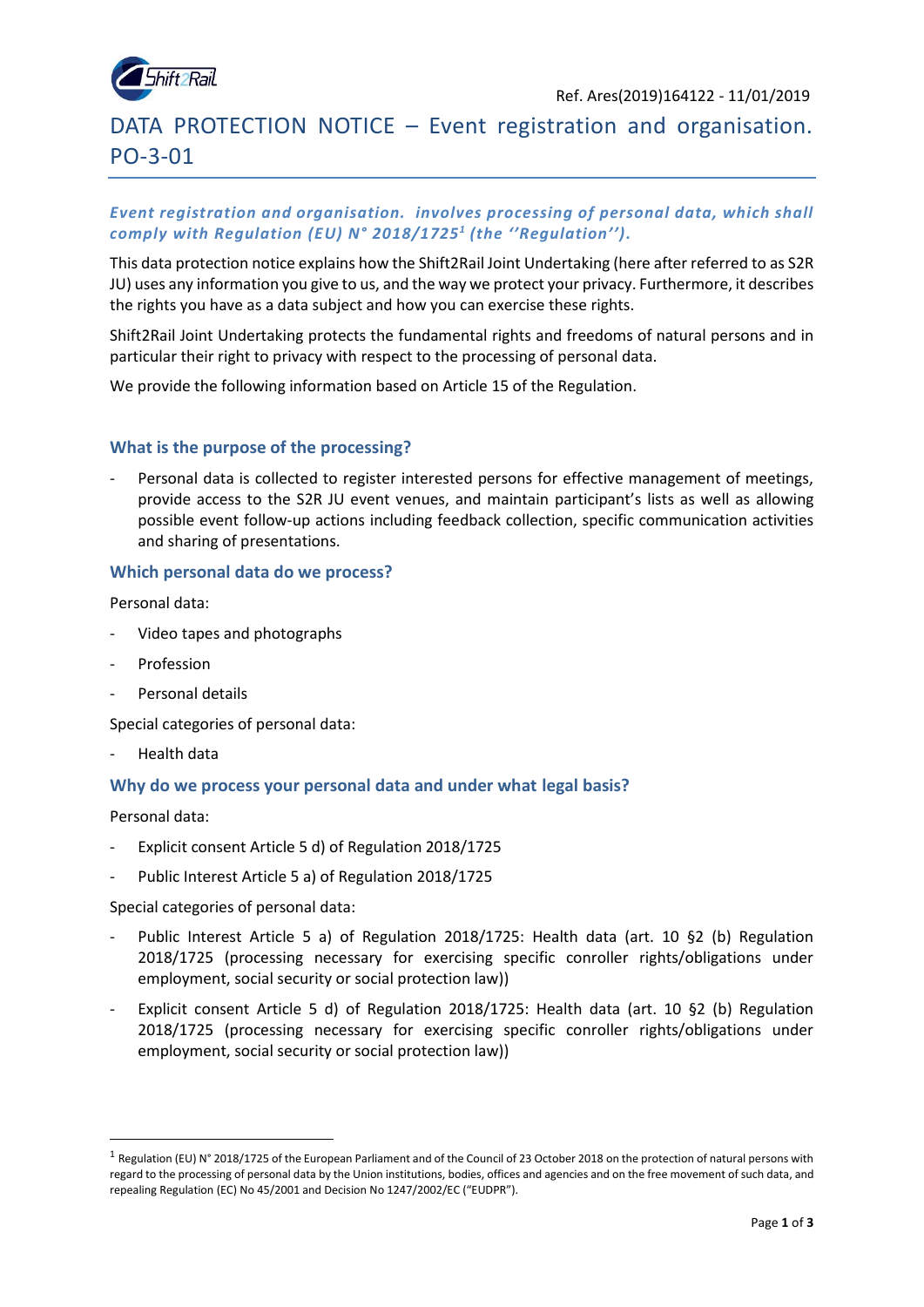

# **Who is the controller and other actors involved in the processing?**

Controller: The Shift2Rail Joint Undertaking, legally represented by Mr Carlo Borghini, Executive Director, White Atrium building - 2<sup>nd</sup> floor, 56-60 Avenue de la Toison d'Or 1060 St Gilles, Bruxelles.

Processor(s) of personal data:

**Ecorys** 

Processor(s) of special categories of personal data:

**Ecorys** 

## **How is Shift2Rail Joint Undertaking processing the personal data?**

See<https://shift2rail.org/terms-of-use/> for more information.

### **How do we protect and safeguard your information?**

- Staff dealing with this processing operation is designated on a need-to-know basis
- Appropriate technical and organisational security measures, giving due regard to the risks inherent in the processing and to the nature of the personal data concerned

#### **Who can access to your personal data and to whom is it disclosed?**

The following might have access to your personal data:

- S2R JU Staff members: Communication team
- Data subject themselves: Other participants
- Intra and extra-muros external service providers (S2R JU contractors): Ecorys and 20 Seconds To Midnight

### **What are your rights and how can you exercise them?**

You have the right of access to your personal data and to relevant information concerning how we use it. You have the right to rectify your personal data. Under certain conditions, you have the right to ask that we delete your personal data or restrict its use. You have the right to object to our processing of your personal data, on grounds relating to your particular situation, at any time. In addition, you have the right not to be subject to a decision based solely on automated processing of data, including profiling, if such decision has legal effect on him or her, except for certain situations, such as entering into a contract (as required by articles 14-16 & 24 of EU DPR Regulation).

Information on action taken on the data subject's request to exercise her/his rights shall be provided without undue delay and in any case within one month of receipt of the request. In case of complex or voluminous requests, this period may be extended by another two months, in which case the JU will inform the data subject.

In case data subjects wish to exercise their rights, they should send an email to the Shift2Rail Joint Undertaking Data Protection Officer at [Data-Protection@s2r.europa.eu.](mailto:Data-Protection@s2r.europa.eu)

#### **How to withdraw your consent and the consequences of doing this**

Data subjects have the right to withdraw their consent at any time by sending a written request to the above-mentioned email address. Please note that withdrawing your consent does not affect the lawfulness of any processing based on your consent before this consent is withdrawn.

*Possible restrictions as laid down in Article 25 of the EU DPR Regulation can apply.*